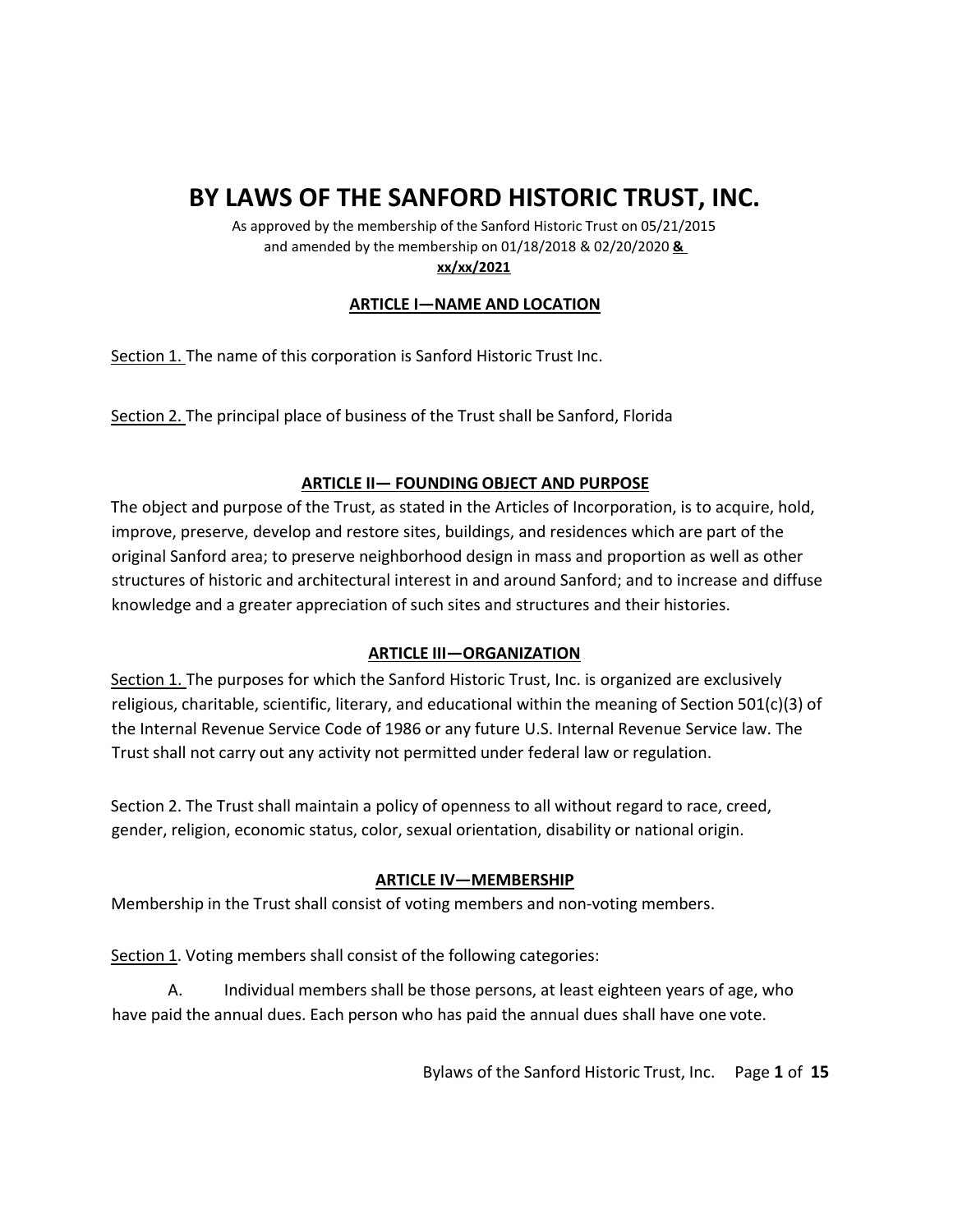B. Organization members shall be those organizations/agencies/businesses who have paid the organization dues. Each organization/agency/business shall have one vote, regardless of the number of their members/employees who attend a Trust meeting. Members/Employees whohave paid individual member dues do not lose their vote solely because of membership in an organization/agency/business. No person shall have two votes—one as an individual member andanother as a representative of an organization/agency /business.

Section 2. Non-voting members shall consist of honorary members who are designated by the Trust's Board of Directors. The criteria for honorary membership shall include, but not be limited to the following: (a) contributions to the stated purpose of the Sanford Historic Trust and (b) manifested interest in and appreciation for the history of the city of Sanford. Honorary members shall not pay dues nor shall they have a vote or be eligible to hold an office.

Section 3. The rights of membership are subject to the payment of annual dues. An individual's membership shall be forfeited if dues, which are due by January 31, are not paid by March 1. Membership shall not entitle a member to any interest in any property or funds owned or acquired by the Trust.

# **ARTICLE V—BOARD OF DIRECTORS**

Section 1. The Board of Directors shall consist of nine persons including a president, vice president, secretary, treasurer and five directors. The immediate past president serves on the Board for one year in an advisory capacity with no vote; he/she is not counted in establishing a quorum. Each Board member shall give to his/her successor all materials that are pertinent to that position.

Section 2. Powers of the Board of Directors shall include those powers necessary for administration of the affairs of the Trust. The Board may perform all such acts that are not by the bylaws directed to be done by the members. In addition to the duties imposed by these bylaws or by vote of the Trust, the

Board of Directors may do the following:

- Work with and advise the president regarding the appointment of committees/task forces
- Engage and supervise individuals and/or companies assisting in the operation of the Trust
- Enforce by legal means the provisions of these bylaws
- Purchase liability and errors and omissions insurance for the protection of the officers and directors of the organization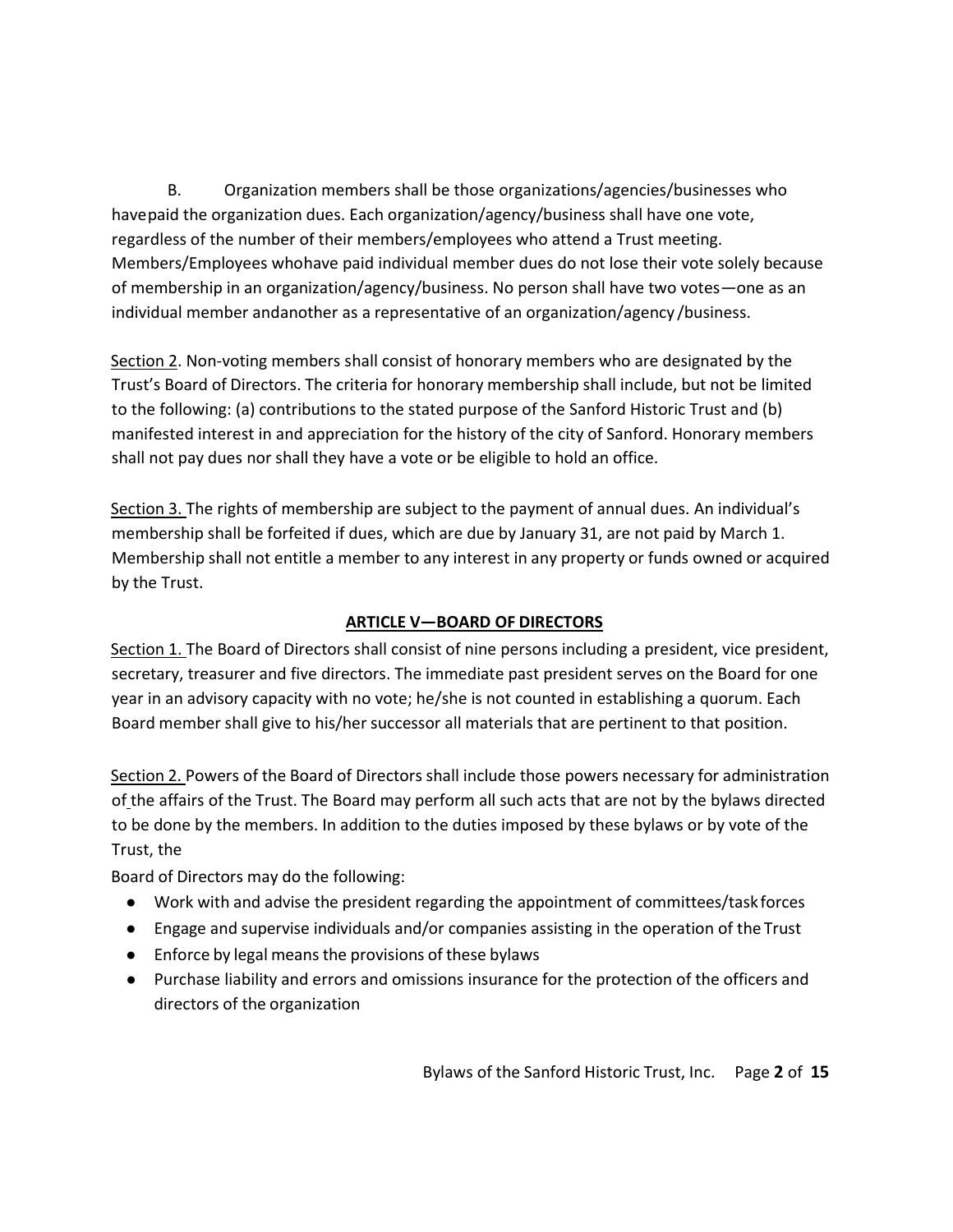Section 3. The Board may take positions on public issues which relate to the stated purpose of the Trust except the Board shall not support, in any form, political candidates and/or political parties. The general membership shall be notified of all such issues and positions to be taken by the Board. If time allows, members may offer opinions to the Board within 48 hours of the notification.

Section 4. The Board should evaluate annually its role and responsibilities, the financial and fundraising responsibilities of the Trust and the success of the Trust's activities during that year.

Section 5. A member of the Board shall discharge his/her duties in good faith, with the care a prudent person in a like position would exercise under similar circumstances and in a manner believed to be in the best interest of the Trust. In discharging his/her duties, a Board member may rely on information and opinions from another person believed to be acting within his/her area of competence. A Board member is not acting in good faith if he/she withholds knowledge that could influence the Board's decision on a matter before it. An individual Board member is not liable for action taken/not taken in good faith by the Board. A Board member shall not be personally liable for debts or other obligations incurred by the Board. If a Board member has a direct or indirect interest in a matter before the Board that could limit his/her impartial participation in the Board's decision, that individual shall inform the Board and shall not participate in making that decision. The minutes of that meeting shall record the disclosure.

Section 6. A member of the Board of Directors may resign from any position held by submitting a written letter of resignation to the secretary who will present the letter to the Board at its next regularly scheduled meeting. The resignation and the action taken by the Board shall be recorded in the minutes.

Section 7. A member of the Board of Directors shall be removed from office by a vote of two thirds of the Board of Directors at a regular or special meeting called for that purpose for any of the following reasons: (a) absent from either two consecutive or four regular Board meetings or more than **one three** general membership meetings within a calendar year unless such absences are attributable to a death in the family or illness of the board member; (b) a court order which determines that a Board member is incapable of managing his/her own affairs or could harm the Trust through his/her actions; c) conviction of a felony.

Section 8. If a vacancy on the Board of Directors will be longer than half the normal length of a particular term, the Board shall notify the members and conduct an election to fill the vacancy at

Bylaws of the Sanford Historic Trust, Inc. Page **3** of **15**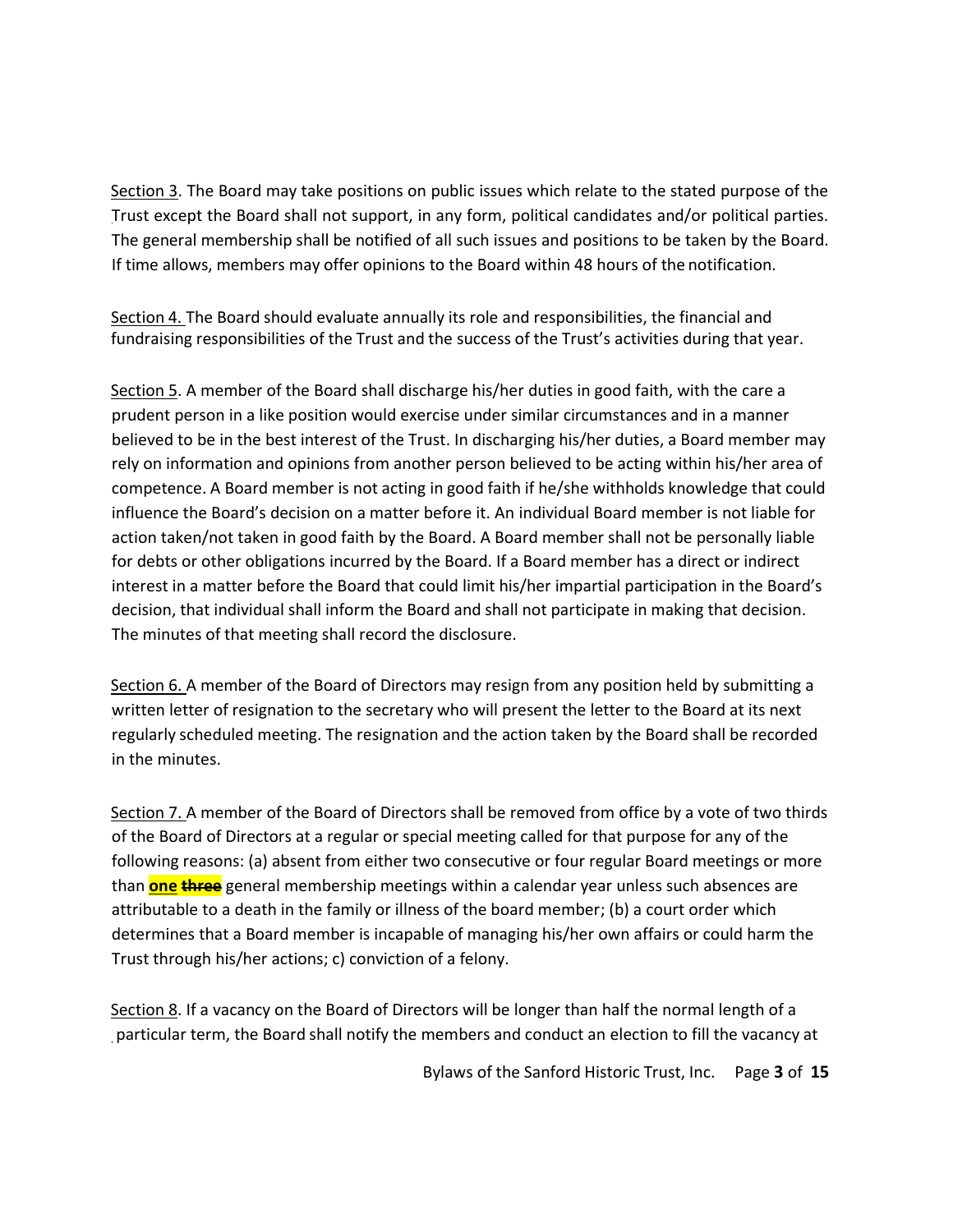the next general membership meeting. A vacancy on the Board which is less than half the normal length of a particular term shall be filled by vote of the Board of Directors at its next regularly scheduled meeting. The Board shall notify the membership of such an appointment at its next regular meeting. A vacancy in the presidency of the Trust shall be filled automatically by the vice president regardless of the time remaining in the term. If the vice president cannot assume the role of president, the position shall be filled using the same procedure as that used for filling any other vacancy on the Board of Directors.

Section 9. Elected or appointed public officials who are paid shall not be eligible to serve onthe Board of Directors.

# **ARTICLE VI—OFFICERS**

Section 1. The officers of the Trust shall be a president, a vice president, a secretary, and a treasurer. These officers shall comprise the Executive Committee and shall perform the duties for such a committee prescribed by these by-laws and the Trust's parliamentary authority.

Section 2. The president shall be the chief executive officer of the Trust. He/She shall have the powers and duties usually vested in that office. He/she shall set the agenda of and preside at all meetings of the general membership and the Board of Directors. The president has the power to appoint committees, unless otherwise directed in these bylaws. The president shall see that resolutions of the Board of Directors are carried out and sign all contracts or written instruments on behalf of the Trust. The president or his/her designee represents the Trust at public events. The president shall be an ex-officio member of all committees except the nominating committee. The president may vote in all meetings of the Board of Directors. In general membership meetings, the president may vote in ballot votes and to break a tie.

Section 3. The vice president shall perform all duties of the president in the event that the president is unable to perform such duties or has resigned from that position. If the vice president is unable to assume the position of president, the vacancy shall be filled according to the procedure for filling vacancies on the Board. The vice president shall maintain a record of which positions on the Board of Directors are to be elected in any given year and shall provide that information to the nominating committee. The vice president shall perform such other duties as assigned by the president.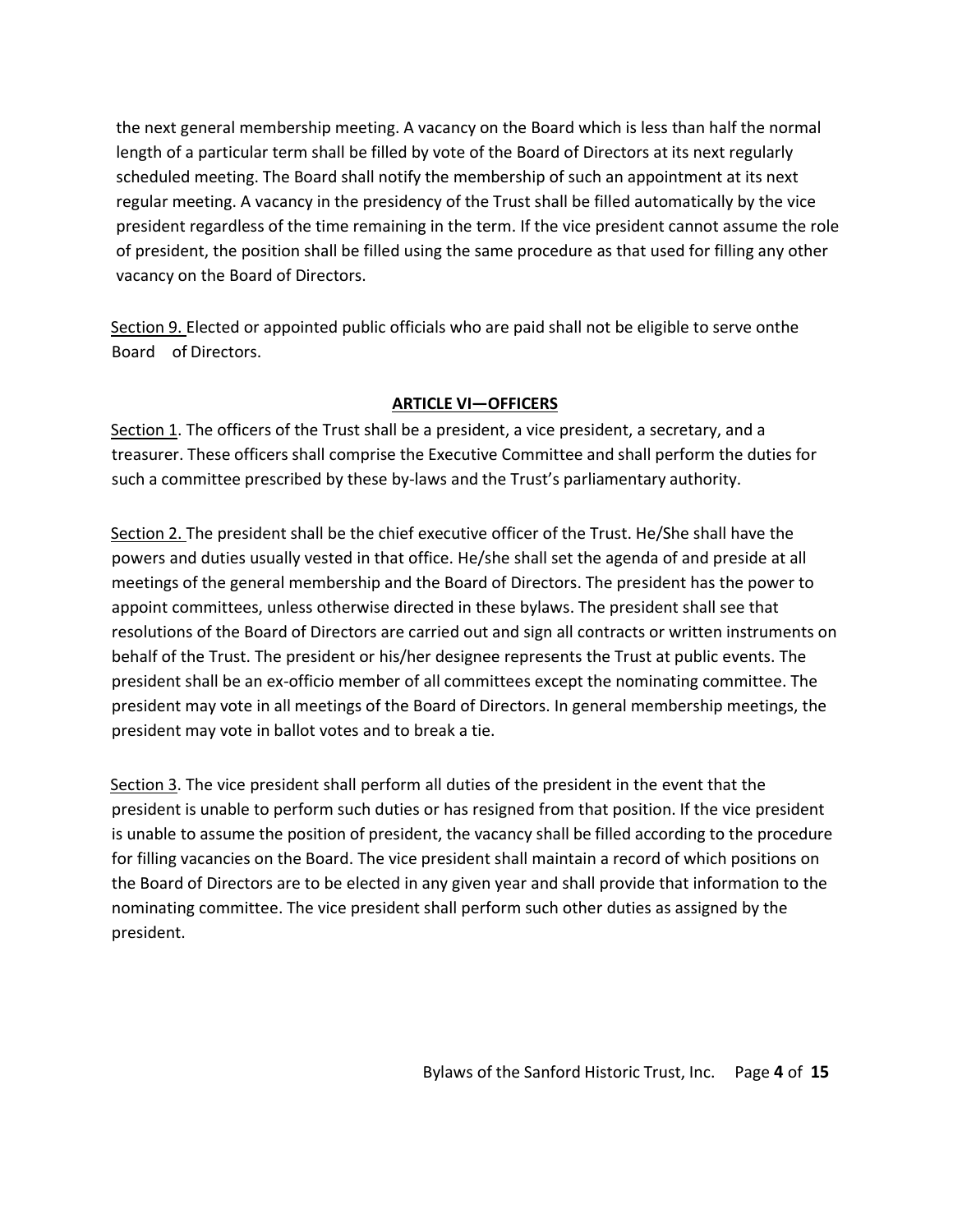Section 4. The secretary shall keep the minutes of all meetings of the Board of Directors and the general membership, record election results and give the board of directors and the membership notification of all meetings. Minutes of meetings shall be posted on the Trust's website and otherwise made available within ten business days following the meeting. The secretary shall maintain such books and papers as directed by the Board of Directors, and he/she shall work with others to preserve minutes and other materials. He/She shall maintain a copy of the current bylaws and the Articles of Incorporation. The secretary shall perform such other duties as assigned by the president.

Section 5. The treasurer shall have responsibility for Trust funds and securities and shall be responsible for keeping full and accurate accounts of all receipts and disbursements in accordance with good accounting practices. He/she shall be responsible for the deposit of all moneys and other valuables in depositories designated by the Board of Directors. He/She shall reconcile the accounts on a monthly basis and provide to the Board of Directors at each regular meeting a balance sheet, profit and loss statement, budget to actual comparison and breakdown of revenue and expenses for special activities. Such information shall be presented to the membership at its general membership meetings. The treasurer will be responsible for maintaining internal controls for special events. The treasurer shall collect dues. The treasurer will be responsible for completing and submitting required legal and financial records including the IRS 990 form, the Trust's annual registration with the Florida Department of Agriculture and Consumer Services, the annual renewal of the Trust's corporate registration with the Florida Department of State (Division of Corporations) and, as necessary, renewing the Trust's State of Florida tax exemption from the Florida Department of Revenue. He/She shall review the Trust's insurance needs and make commendations to the Board of Directors. The treasurer shall be custodian of the Trust's State of Florida Corporate Registration, the Florida Sales Tax Exemption Certificate, copies of the Trust's IRS 990 forms, filings with the Department of Agriculture and Consumer Services and copies of contracts into which the Trust has entered and see that such documents are preserved. The treasurer shall perform such other duties as assigned by the president.

#### **ARTICLER VII—MEETINGS**

Section 1. The annual meeting of the Sanford Historic Trust shall be held **during the first quarter of each calendar year on the third Thursday of January** at the same time as a regular meeting would be held. The purpose of the meeting shall be to act on the recommendation concerning dues, to approve the budget for the coming year, to hearreports from officers and committees and to conduct such other business as directed by the Board or requested by individual members.

Bylaws of the Sanford Historic Trust, Inc. Page **5** of **15**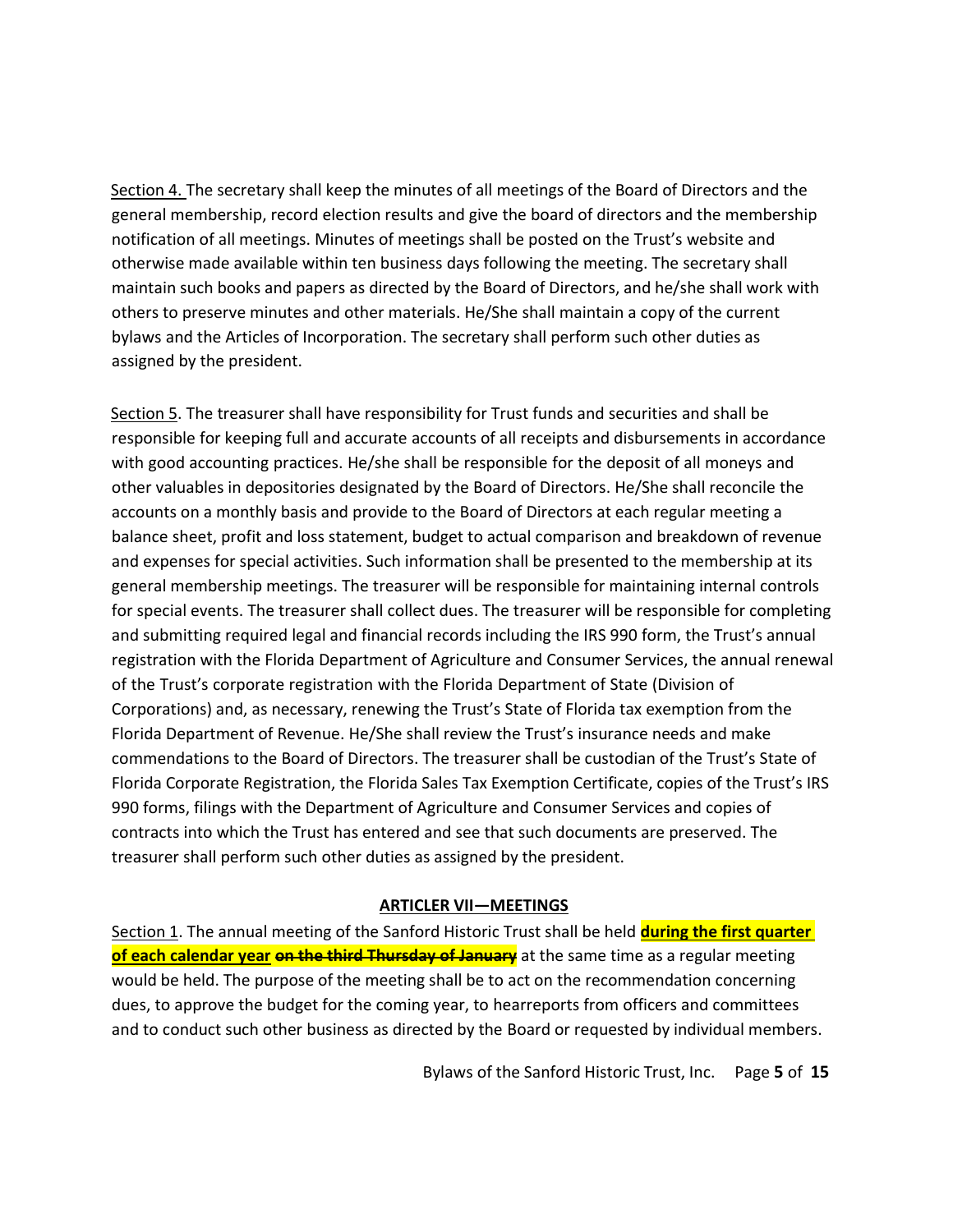Section 2. Regular meetings of the Trust shall be held **during the second, third and fourth quarters of each calendar year** at a place, date and time to be determined bythe Board of Directors. **Regular meetings shall be held every month except July, August and December.** Notice of regular meetings shall be given on the Trust's website, by e-mail notices, social media and/or communication through any appropriate means.

Section 3. Special meetings of the Trust shall be called by the secretary when requested by the president, a majority of the members of the Board of Directors, or upon the written request of 20% of Trust members. The business of the meeting shall be limited to those items included in the request for the meeting and shall be within the scope of the Trust's object and purpose.

Section 4. Members of the Board of Directors who will comprise the Board on January 1 may hold a meeting sometime between the **fourth quarter November** election and the annual meeting to organize themselves and to plan the agenda for the annual meeting. The meeting shall take place at a time and place called by the person who will become president on January 1.

Section 5. Regular meetings of the Board of Directors shall be held monthly at a date, time and place determined by the Board, unless a majority votes to cancel a meeting. Notice of regular meetings of the Board shall be given by the Secretary at least seven days prior to the meeting.

Section 6. Special meetings of the Board of Directors shall be called by the secretary upon the written request of three members of the Board. Board members shall receive at least two days' notice with the notice stating the purpose of the meeting.

Section 7. The board of directors may conduct meetings by way of electronic means, such as Skype, or telephone conferencing, provided the following conditions are met: at the start of the meeting, the presiding officer shall take roll of the members in order to determine if a quorum is present and if all participating members can hear each other; any time during the course of the meeting, a member may request that roll be taken again to verify a quorum; a member shall seek recognition, without interrupting a speaker, by calling the name of the presiding officer, by giving his/her name and waiting for the presiding officer to recognize him/her; all votes shall be roll call votes, taken by the presiding officer; the secretary or some other board member, named by the presiding officer at the start of the meeting, shall take minutes of the meeting which shall be approved at the next regular or special meeting of the board. All remarks are to be addressed to the presiding officer. Individuals who are attending the meeting, but are not members of the board, shall speak only when called on by the presiding officer. At no time shall board meetings be conducted via email or

Bylaws of the Sanford Historic Trust, Inc. Page **6** of **15**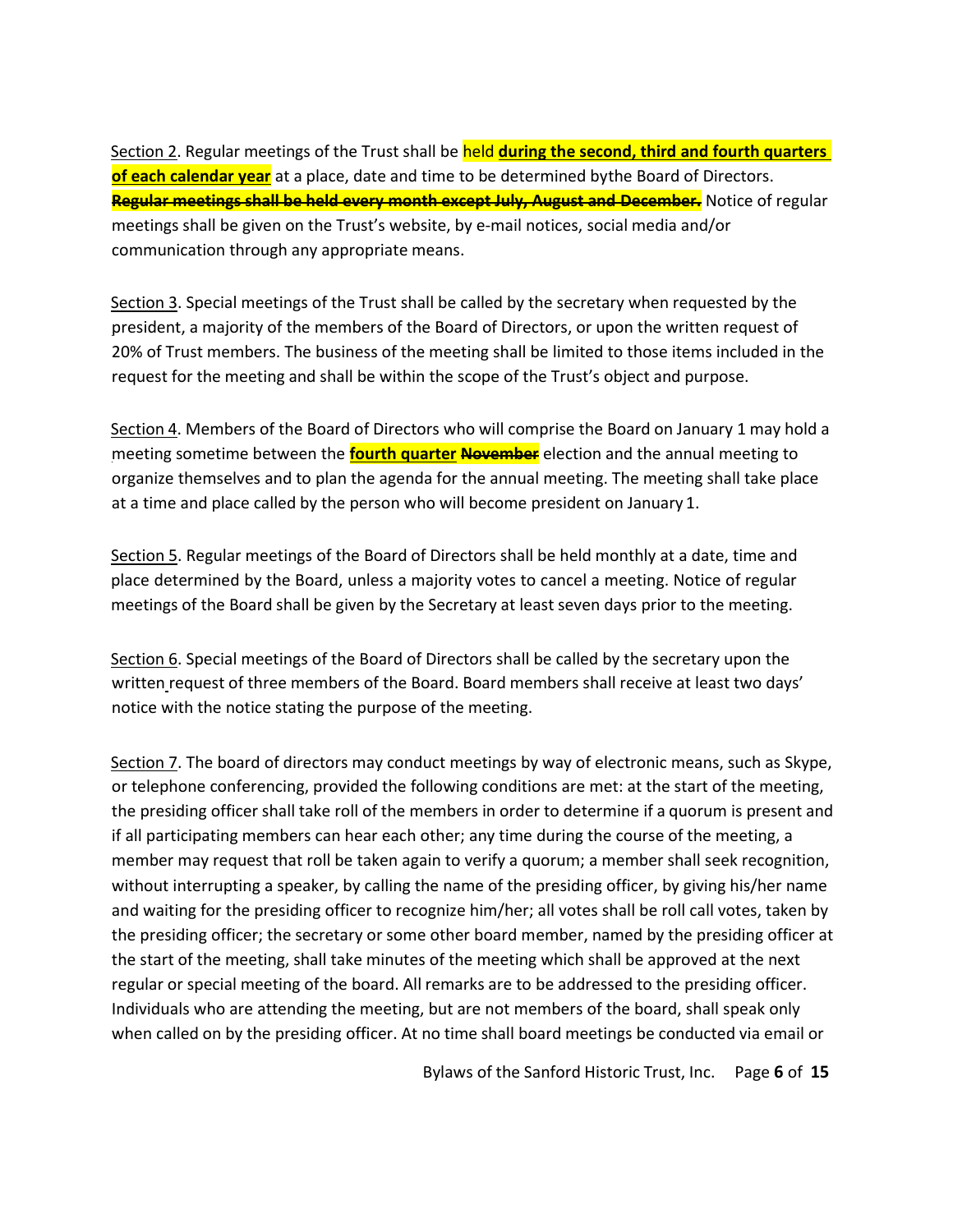other means that does not allow for simultaneous aural communication.

Section 8. The quorum for all regular and special meetings of the Board of Directors shall be a majority of the Board members. The quorum for all regular and special meetings of the general membership shall be 10 members, unless designated otherwise in these bylaws.

Section 9. A majority vote shall be required to pass a motion in either a board meeting or a general membership meeting, except as provided in the Florida Statutes, the Trust's Articles of Incorporation or these bylaws. Except as provided in these bylaws, proxy or absentee voting is not permitted.

# **ARTICLE VIII—ELECTIONS**

Section 1. Members of the Board of Directors shall be elected at the regularly scheduled **fourth quarter November**meeting. Officers shall be elected to two-year terms, with president and secretary being elected in odd years and vice president and treasurer being elected in even years. Directors shall be elected to two-year terms, with three of the directors elected in odd years and two elected in even years. Terms of members of the Board of Directors shall begin on January 1 and conclude on December 31 or when successors are elected, whichever is later.

|             |               | ັ         | ັ                     |                  |
|-------------|---------------|-----------|-----------------------|------------------|
| <b>TERM</b> | <b>OFFICE</b> |           |                       |                  |
| 2021        | President     | Secretary | <b>Vice President</b> | Treasurer        |
| 2022        |               |           | <b>Vice President</b> | Treasurer        |
| 2023        | President     | Secretary |                       |                  |
| 2024        |               |           | <b>Vice President</b> | Treasurer        |
| 2025        | President     | Secretary |                       |                  |
| 2026        |               |           | <b>Vice President</b> | <b>Treasurer</b> |
| 2027        | President     | Secretary |                       |                  |
| 2028        |               |           | <b>Vice President</b> | Treasurer        |
| 2029        | President     | Secretary |                       |                  |
| 2030        |               |           | <b>Vice President</b> | Treasurer        |
| 2031        | President     | Secretary |                       |                  |

Pursuant to the 2020 Election the following officer terms will go into effect:

Section 2. No director may serve more than two consecutive two-year terms. No officer may serve more than two consecutive two-year terms in the same office. No Board member shall serve in more than one office at a time.

Bylaws of the Sanford Historic Trust, Inc. Page **7** of **15** Section 3. In determining term limits, an individual who has filled a vacancy on the Board of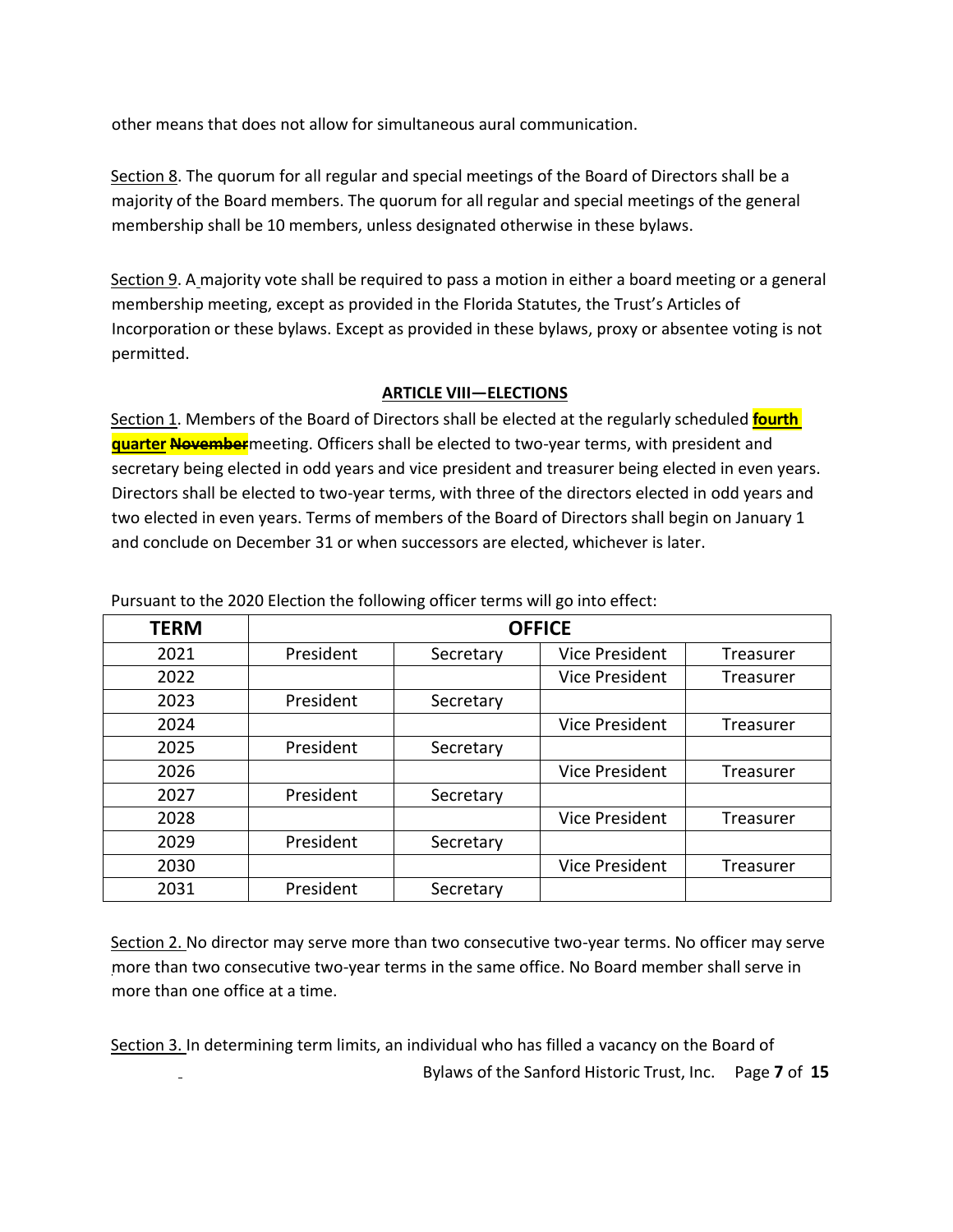Directors for more than half the normal length of the term for that particular position shall be considered to have served the entire term and will be eligible to serve only one more consecutive term in that position. An individual who has filled a vacancy on the Board of Directors for less than half the normal length of the term for that particular position shall not be considered to have served the entire term and shall be eligible to serve two complete consecutive terms.

Section 4. A director whose term has not expired may be a candidate for an officer position without resigning his/her director position. Should the director fail to win the officer position, he/she may complete the rest of his/her term as director. If the director wins the officer position, the director vacancy shall be filled according to the procedure for filling vacancies at the next general membership meeting.

Section 5. An active member is eligible for election as a director or officer if his/her dues have been paid for the year in which he/she is elected. Before taking office, each Board member shall pay his/her dues for the upcoming fiscal year.

Section 6. A nominee for president shall have attended at least **two four** general membership meetings during the year in which he/she is **be** elected.

Section 7. A nominating committee shall conduct the annual elections **each fall**. See Article X, Section 4. The committee shall seek nominees for each vacancy and report those nominees to the general membership at the **third quarter October** regular meeting. Nominations from the floor shall be accepted at the **third quarter October** meeting. In the event that a person nominated from the floor is not present at the **third quarter October** meeting, the nominating committee shall determine whether that person accepts such a nomination. The full slate of nominees shall be announced to the membership in the announcement of the **fourth quarter November** meeting. The nominating committee shall serve as the elections committee. The committee shall prepare a ballot which includes the names of all of the persons nominated for the various positions. During the election, a member shall record his/her vote, fold the ballot and turn it in to the nominating committee who shall check off the name of the voter on the membership list. After votes are cast, the nominating committee, except any member of the committee who is also a nominee in that election, shall collect and count the ballots and report theresults. A majority of votes cast for each particular position shall elect an individual to that position.

Bylaws of the Sanford Historic Trust, Inc. Page **8** of **15** Section 8. Absentee voting is permitted for elections. A member wishing to vote in an election, but who is unable to attend the meeting, may vote by obtaining a ballot from the chair of the nominating committee. The completed ballot, to be placed in a sealed envelope signed by the voter, shall be returned to the chair before the start of the **fourth quarter November** meeting,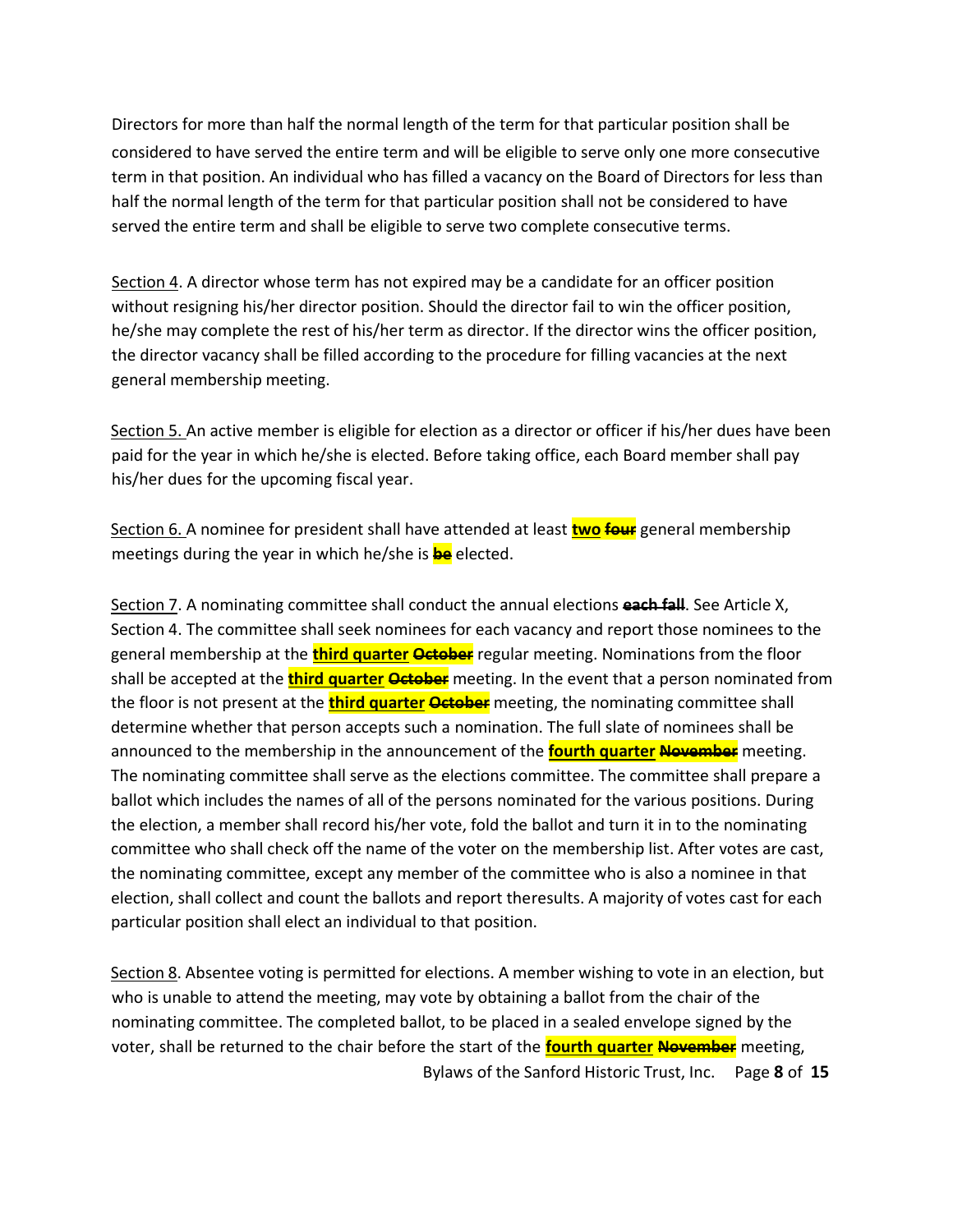and the voter's name shall be checked off on the membership list. The envelope shall be opened and the ballot removed and included with the other ballots when all ballots are counted by the committee.

#### **ARTICLE IX—FINANCES**

Section 1. The fiscal year shall begin January 1st and end December 31st.

Section 2. A finance committee shall be appointed each year to prepare a budget, including a recommendation about dues, for the next fiscal year, to be presented for approval by the general membership at the annual meeting. The budget and the proposed dues shall be reviewed by the Board prior to its being presented to the membership for its approval. See Article X, Section 2.

Section 3. Members of the Trust shall approve non-budgeted purchases in excess of **\$2,000.00 \$1,000.00** prior to the purchase. Members of the Board shall approve non-budgeted purchases up to **\$2,000.00 \$1,000.00** prior to the purchase, and the general membership shall be notified about such purchase at the next regular meeting. **The President and Treasurer may approve nonbudgeted purchases up to \$500 without obtaining Board approval.**

#### **ARTICLE X—COMMITTEES**

Section 1. Standing and special committees shall be appointed by the president, except as otherwise noted in these bylaws. The president shall be an ex officio member of all committees except the nominating committee.

Section 2. A finance committee shall be constituted at the **fourth quarter November** general membership meeting. The committee shall consist of the incoming and outgoing presidents, the incoming andoutgoing treasurers and two members at large, selected by the membership at that meeting. SeeArticle IX, section 2 for the committee's responsibilities.

Section 3. Two members, exclusive of those persons on the Finance Committee and Board members, shall be appointed by the president in November of each year to review the Trust's financial records for that fiscal year. The committee will work with the treasurer to receive records and answer questions. The committee will report, including recommendations, to the membership at the **annual February** meeting in **the first quarter of** the following year.

Section 4. A nominating committee consisting of five persons shall be selected by the Board of Directors **on or before the September Board meeting**. **and** M **m**embership of the committee shall be announced at the **third quarter September** general membership meeting. No more than two of the committee members shall be current Board members and they should not be eligible for election or

Bylaws of the Sanford Historic Trust, Inc. Page **9** of **15**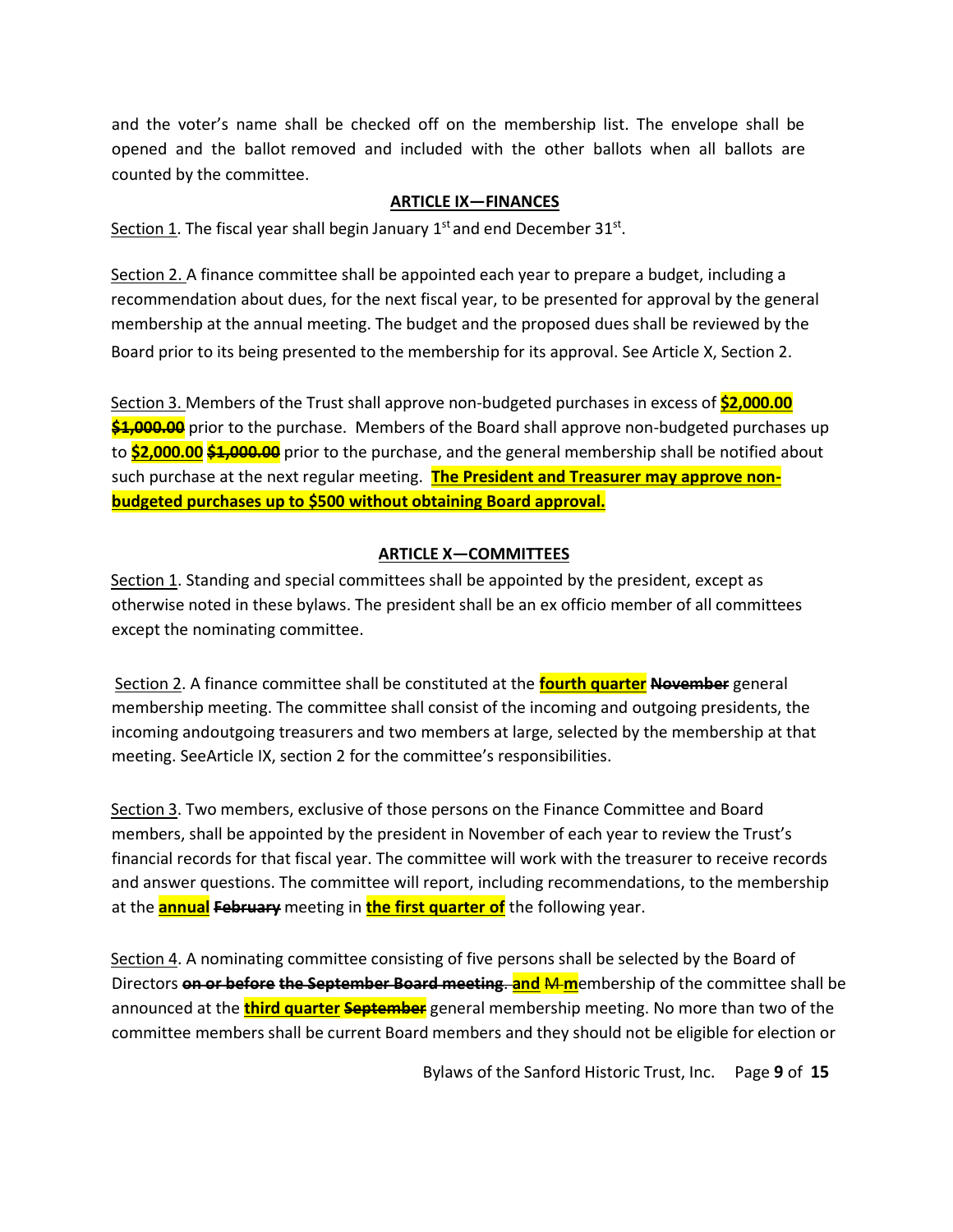reelection.

The committee shall select its own chair from among its members. See Article VIII, Section 7 regarding the committee's duties.

Section 5. The following standing committees comprised of one or more persons shall be appointed by the president of the Trust. It is preferable that at least one member of the Board serves on each committee and reports to the Board the committee's business.

- Communications/Website/Social Media/Public Relations/Marketing
	- Communications Maintain communications with the membership of the Trust send mass email communications to the membership as directed by the Board; work with the Membership Committee to ensure the accuracy of the membership list and other email communications lists
	- Social Media Maintain a calendar of posts to generate awareness and excitement about Trust events.
	- Website Update and maintain the Trust website, ensure that the Trust has properly licensed and up-to-date software for its website. Notify appropriate officers, directors and/or committee leads of any business through the website that is pertinent to their responsibilities.
	- Public Relations/Marketing Maintain relations with the media and various government/civic organizations, issue press releases of Trust activities, if necessary.
- Membership/Outreach Develop new member materials, initiate and follow up on membership renewals; follow up on visitors and mainstream new member into Trust activities.
- Fund Raising/Special Events Plan and carry out various events throughout the year to raise money for and/or build community awareness for the Trust as well as community involvement and fellowship.
- Community Examples, including but not limited to:
	- Lamp Posts Assist with maintenance of existing lamp posts and implementation of new lamp posts throughout the Historic District.
	- Images of Sanford Calendar Assist with sponsorship, communication about the calendar, photos, assist with announcement event and distribution.
	- Calendar of Trust Events Brainstorm and plan Trust meeting topics, panels, fieldtrips and hands-on workshops, etc.
- **•** Preservation—Work with appropriate person(s) regarding the protection and designation

Bylaws of the Sanford Historic Trust, Inc. Page **10** of **15**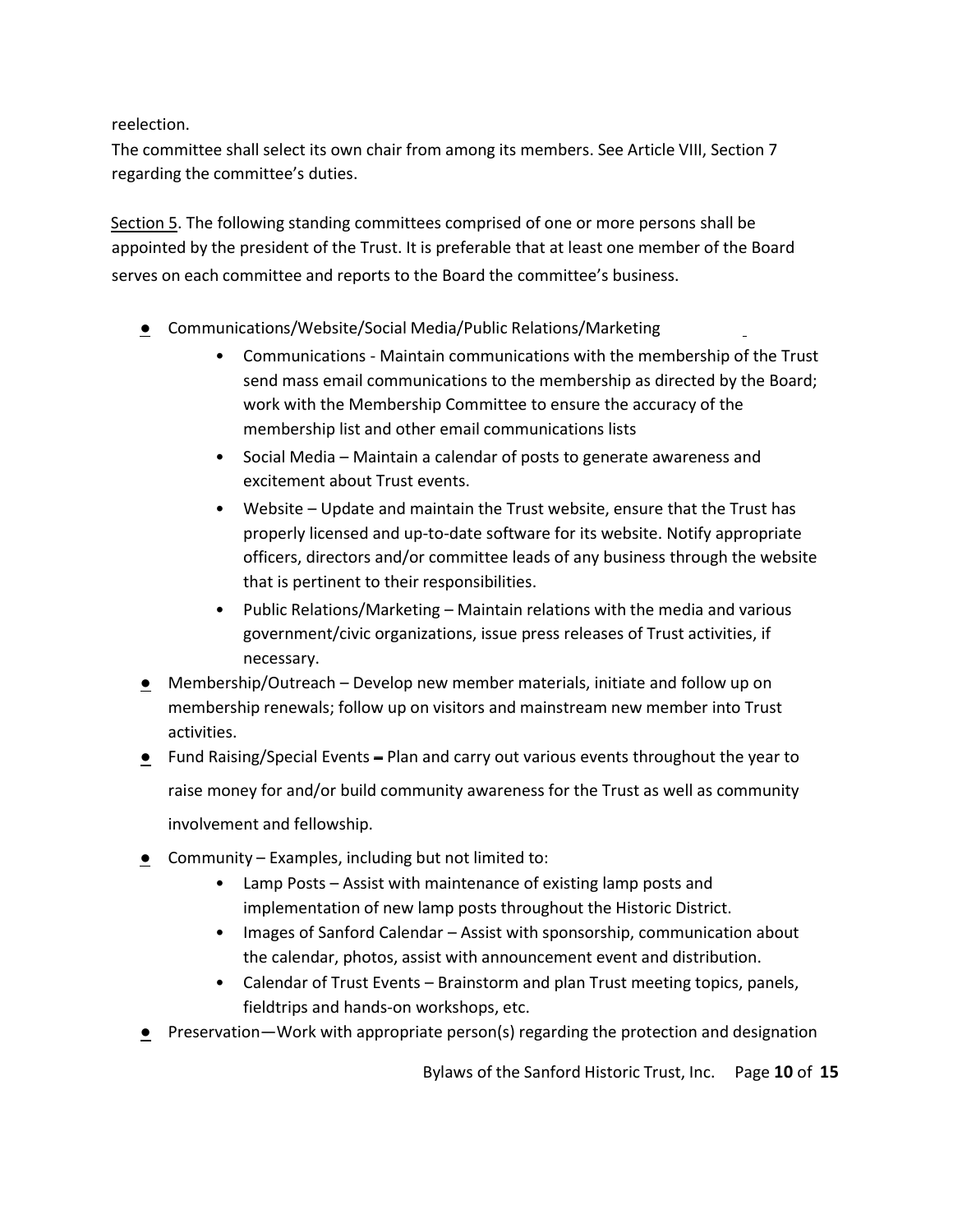of historic sites and storage and protection of information regarding the history of the Trust.

# **ARTICLE XI— DISSOLUTION**

Section 1. A decision to dissolve the Trust shall be made by the membership at a special meeting, called solely for that purpose. The number of members required to be present at such a meeting (quorum) shall be a majority of the membership, regardless of the quorum required for other Trust meetings. The decision to dissolve shall require a 2/3 vote of the members present at the meeting.

Section 2. All members of record must receive notice of the meeting and its purpose at least 14 days prior to the meeting. Within ten days after the meeting, all members of record shall receive notice from the person who was president prior to the meeting regarding the result of the vote to dissolve the Trust, and, if appropriate, the decision regarding distribution of the Trust's assets.

Section 3. In the event that the dissolution is approved, the assets of the Trust shall be turned over to one or more organizations whose primary purpose is directly related to the history of Sanford and/or Seminole County and which are exempt according to Section 501(c)(3) of the Internal Revenue Code. Decisions regarding the distribution of Trust asset shall be made by majority vote of the Trust members present and voting at the special meeting called to consider the dissolution of the Trust.

# **ARTICLE XII—PARLIAMENTARY AUTHORITY**

The current edition of Robert's Rules of Order, Newly Revised shall govern the Trust in all cases to which they are applicable and in which they are not inconsistent with these bylaws, the Articles of Incorporation, or Florida Statute.

# **ARTICLE XIII—AMENDMENT OF BYLAWS**

Section 1 These bylaws may be amended at a regular or special meeting of the Trust by a twothirds vote of the members present and voting. The amendment shall have been submitted in writing to the members no later than fourteen (14) days prior to the meeting.

Section 2. An amendment is null and void if it in any way adversely affects the Trust's qualifications under Federal law or regulations of it 501(c)(3) status.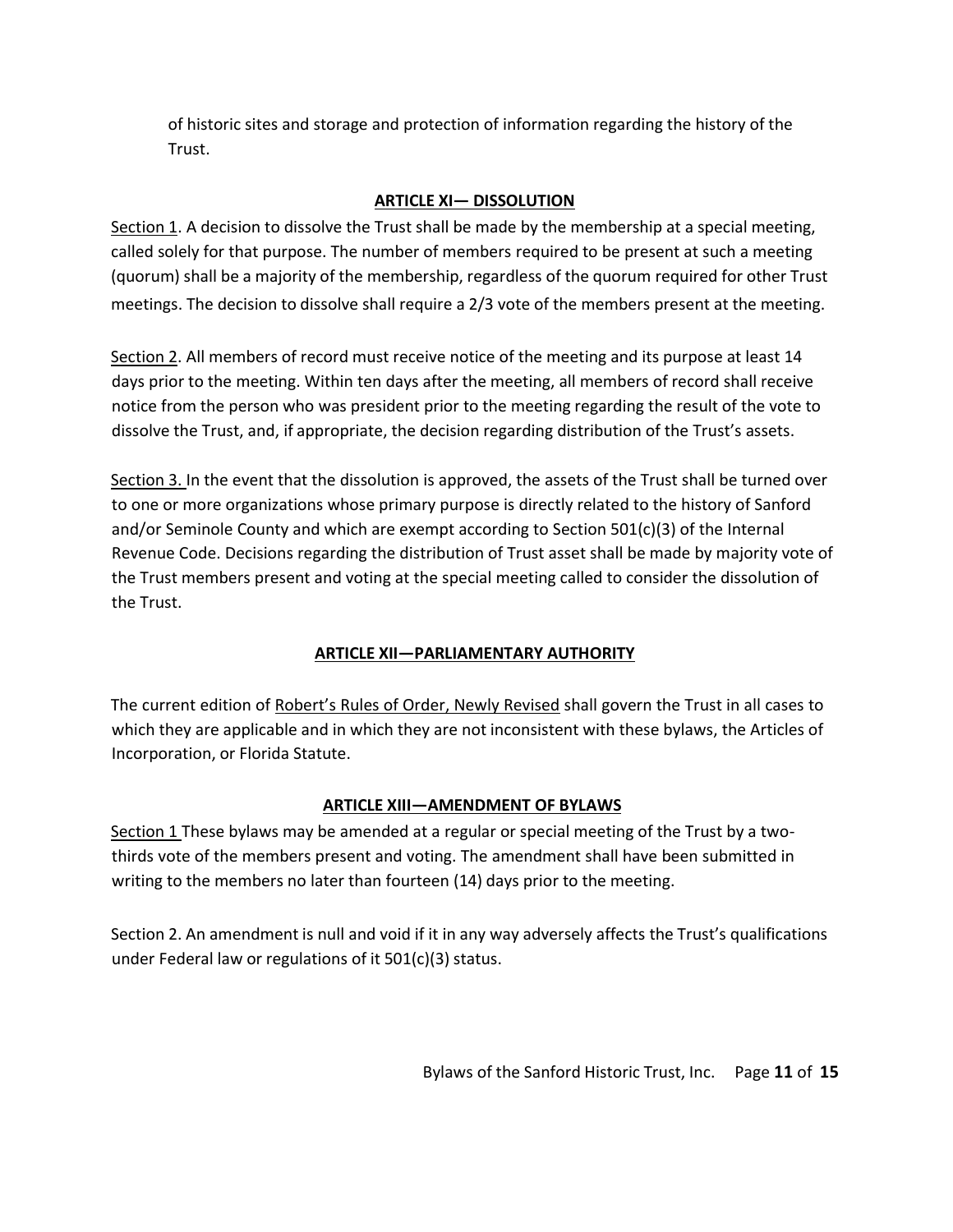# **ATTACHMENT A BYLAWS AMENDMENT HISTORY**

(List any amendments approved by the membership stating specifically which article/section was amended and include the old wording and the approved wording)

On 01/18/2018 at the General Membership meeting, having satisfied the 30% quorum requirement previously set forth in these bylaws approved the following amendment to Article VII, Section 8:

- **From:** The quorum for all regular and special meetings of the general membership shallbe 30% of the members, unless designated otherwise in these bylaws.
- To: The quorum for all regular and special meetings of the general membership shall be 10 members, unless designated otherwise in these bylaws.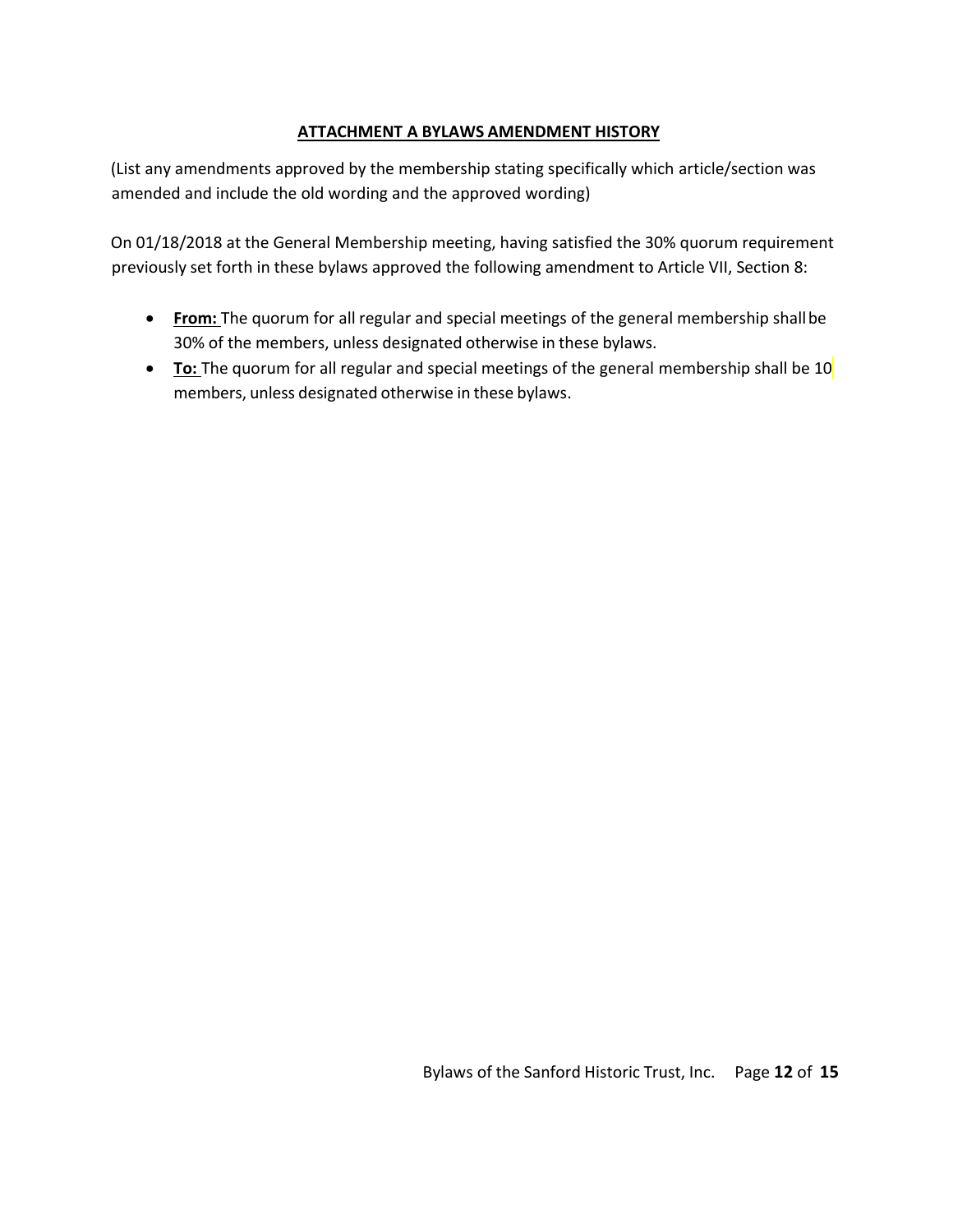#### **ATTACHMENT B – OFFICERS AND BOARD SEATS HISTORY**

Listed below are the election dates and the start and end dates for terms for executive officers and board seats, along with the name of who served and any other relevant details.

- 1. Elections for executive officer positions are held each year.
- 2. Elections for "E" board seats are held in even years.
- 3. Elections for "O" board seats are held in odd years.

| Position              | Elected    | <b>Term Start</b> | Term End                           |  |
|-----------------------|------------|-------------------|------------------------------------|--|
| President             |            |                   |                                    |  |
| Hank Dieckhaus        | 11/05/2013 | 01/01/2014        | 12/31/2014 (1st term)              |  |
| Nelson Beverly        | 11/11/2014 | 01/01/2015        | 12/31/2015 (1st term)              |  |
| <b>Nelson Beverly</b> | 11/19/2015 | 01/01/2016        | 12/31/2016 (2nd term)              |  |
| Leon Konieczny        | 11/17/2016 | 01/01/2017        | 12/31/2017 (1st term)              |  |
| Leon Konieczny        | 11/16/2017 | 01/01/2018        | 12/31/2018 (2nd term)              |  |
| Vice President        |            |                   |                                    |  |
| Don Schreiner         | 11/05/2013 | 01/01/2014        | $05/31/2014$ (1st term – resigned) |  |
| VACANT                |            | 06/01/2014        | 12/31/2014                         |  |
| Alec Then             | 11/11/2014 | 01/01/2015        | 12/31/2015 (1st term)              |  |
| <b>Alec Then</b>      | 11/19/2015 | 01/01/2016        | 13/31/2016 (1st term)              |  |
| Zach Waters           | 11/17/2016 | 01/01/2017        | 12/31/2017 (1st term)              |  |
| Zach Waters           | 11/16/2017 | 01/01/2018        | 12/31/2018 (2nd term)              |  |
| Treasurer             |            |                   |                                    |  |
| Charlie Hull          | 11/05/2013 | 01/01/2014        | 12/31/2014 (2nd term)              |  |
| lJim Fears            | 11/11/2014 | 01/01/2015        | 12/31/2015 (1st term)              |  |
| Jim Fears             | 11/19/2015 | 01/01/2016        | 12/31/2016 (2nd term)              |  |
| Amanda Spor           | 11/17/2016 | 01/01/2017        | 12/31/2017 (1st term)              |  |
| Ginger Updike         | 11/16/2017 | 01/01/2018        | 12/31/2018 (2nd term)              |  |
| Secretary             |            |                   |                                    |  |

Bylaws of the Sanford Historic Trust, Inc. Page **13** of **15**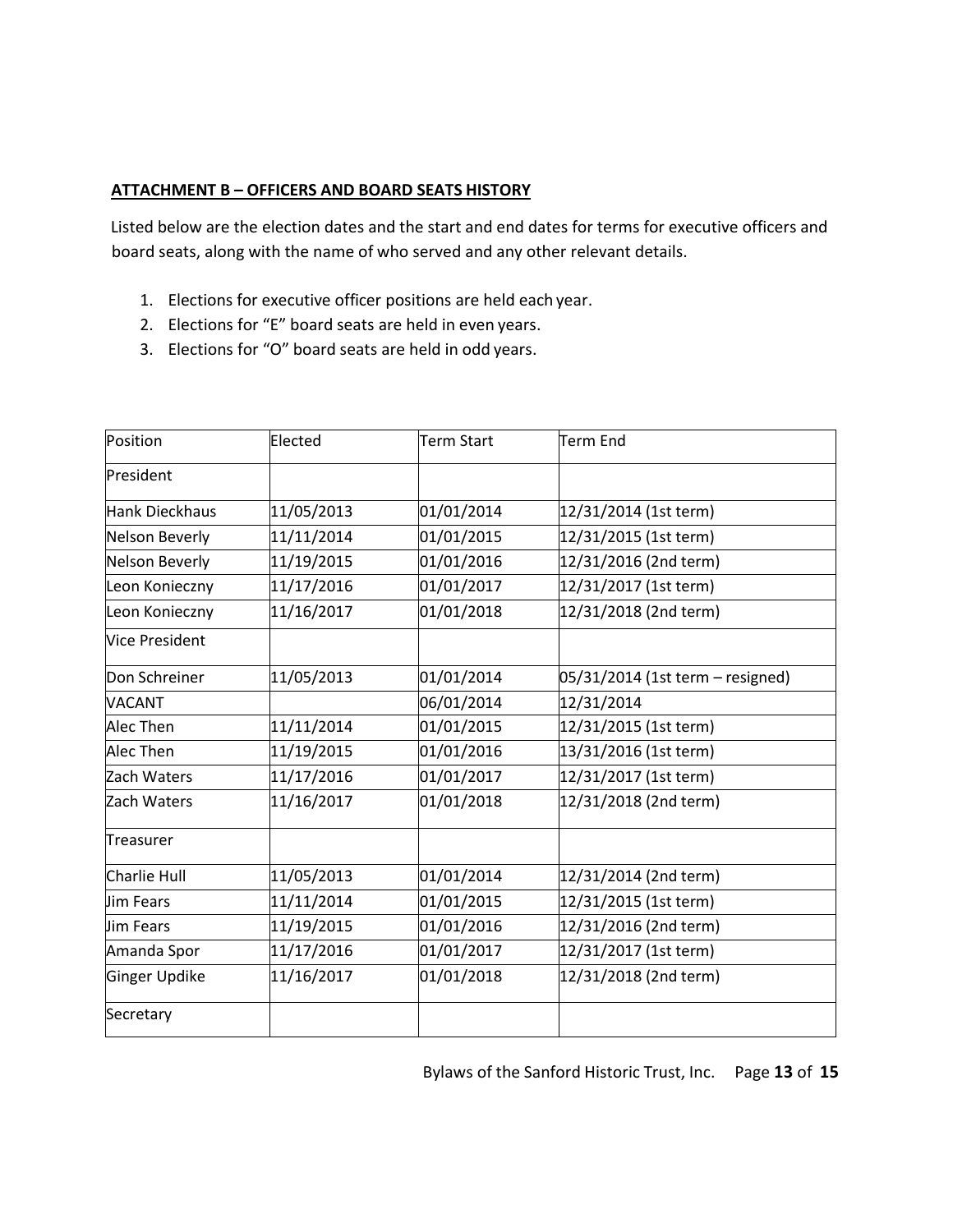| 11/05/2013 | 01/01/2014 | 12/31/2014 (1st term)             |
|------------|------------|-----------------------------------|
| 11/11/2014 | 01/01/2015 | 12/31/2015 (2 <sup>nd</sup> term) |
| 11/19/2015 | 01/01/2016 | 12/31/2016 (1st term)             |
| 11/17/2016 | 01/01/2017 | 03/07/2016 (resigned)             |
| 03/16/2017 | 03/16/2017 | 12/31/2017                        |
| 11/16/2017 | 01/01/2018 | 12/31/2018 (2 <sup>nd</sup> term) |
|            |            |                                   |

# **"E" BOARD SEATS (ELECTED IN AN EVEN YEAR - 2 YEAR TERMS)**

| Position                       | Elected    | <b>Term Start</b> | Term End                                                                                               |
|--------------------------------|------------|-------------------|--------------------------------------------------------------------------------------------------------|
| <b>Board Seat E1</b>           |            |                   |                                                                                                        |
| Fran Cramer                    | 11/05/2013 | 01/01/2014        | 12/31/2014 (1 <sup>st</sup> term $\bullet$ partial, counted)                                           |
| Fran Cramer                    | 11/11/2014 | 01/01/2015        | $12/31/2016$ (2 <sup>nd</sup> term)                                                                    |
| <b>Flossie Gillen</b>          | 11/17/2016 | 01/01/2017        | 13/31/2018 (1 <sup>st</sup> term)                                                                      |
| <b>Board Seat E2</b>           |            |                   |                                                                                                        |
| Charlie Hull                   | ??/??/???  | 01/01/2015        | 12/31/2016 (2 <sup>nd</sup> term)                                                                      |
| Craig Johnson                  | 11/19/2015 | 01/01/2016        | $12/31/2016$ (1 <sup>st</sup> term)*                                                                   |
|                                |            |                   | *The term for this board seat has to be realigned to match the bylaws, thus the term served by Craig   |
|                                |            |                   | Johnson will be shortened and counted as a full term so that the election for the seat will take place |
| in an even year per the bylaws |            |                   |                                                                                                        |
| Maria Shreve                   | 11/17/2016 | 01/01/2017        | 09/14/2017 (1st term-resigned)                                                                         |
| <b>VACANT</b>                  |            | 09/5/2017         | 12/31/2017                                                                                             |
| Amanda Spor                    | 11/17/2017 | 11/17/2017        | 12/31/2018 (1st term - partial)                                                                        |

# **"O" BOARD SEATS (ELECTED IN AN ODD YEAR - 2 YEAR TERMS)**

| Position | Elected | Term Start | Term End |
|----------|---------|------------|----------|
|----------|---------|------------|----------|

Bylaws of the Sanford Historic Trust, Inc. Page **14** of **15**